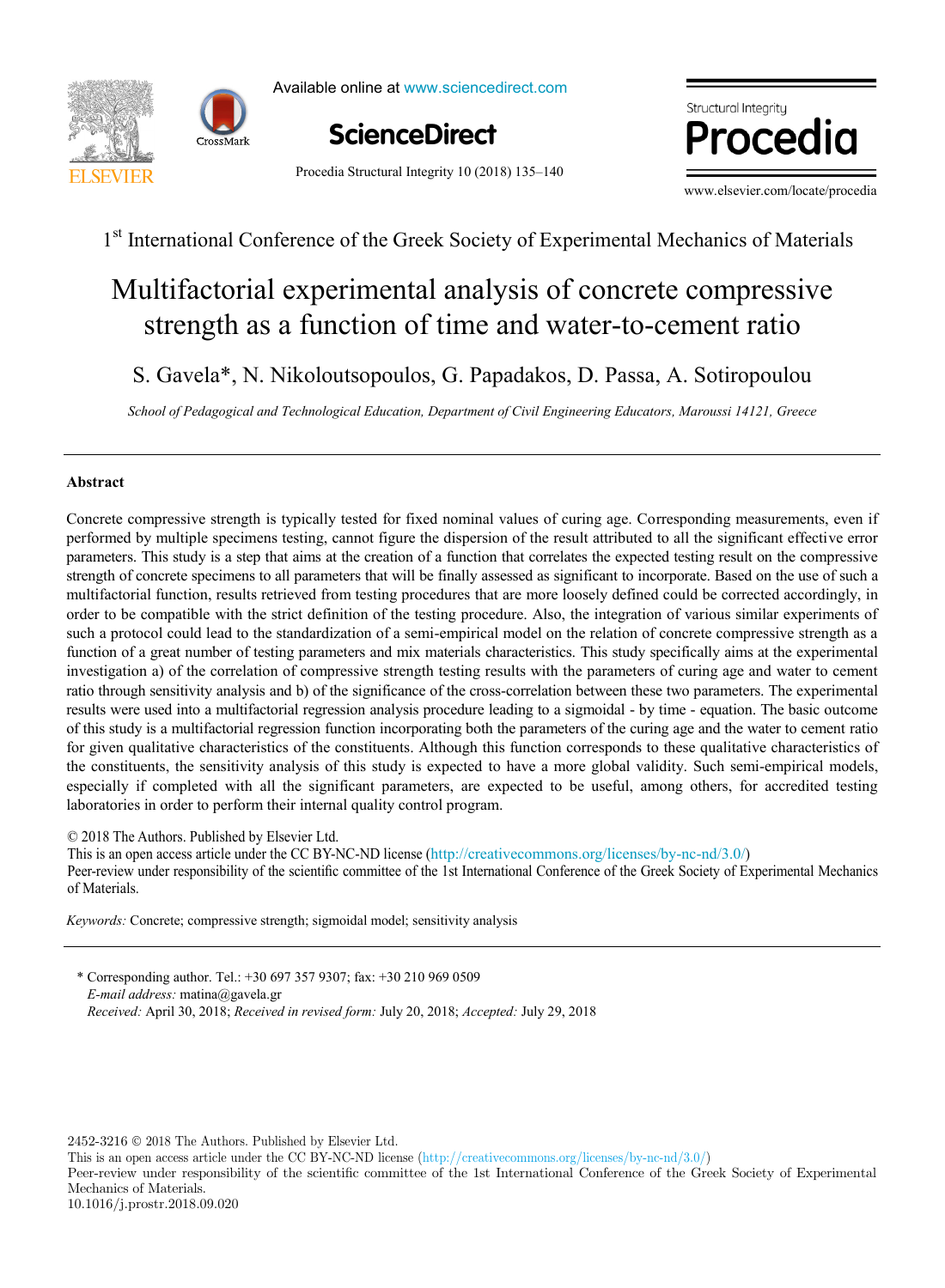### **1. Introduction**

Concrete compressive strength is typically determined for fixed nominal values of curing age. Efforts have been made in assessing the effect on compressive strength of the specimen curing age (Féret (1892); Carino & Lew (1983); Freiesleben Hansen & Pedersen (1985); Metwally (2014); Sotiropoulou et al. (2017)) the geometrical deteriorations of the specimen (Abd & Habeeb (2014); Aslani et al. (2017)), the water to cement ratio (Abrams (1927); Yeh (2006); Gavela et al. (2018)), the curing temperature (Carino & Lew (1983); Kim et al. (1998); Un & Baradan (2011)) and the relative humidity where the specimens are exposed during the curing procedure (Un & Baradan (2011)). None of these attempts did include an experimental assessment for the parameters of curing age and water to cement ratio at the same time in a multifactorial model. Therefore none of these studied has provided a sensitivity analysis combining these two parameters. The result of the sensitivity analysis is necessary for an accredited laboratory in order to perform an effective uncertainty budget, that is the statement of a measurement uncertainty, of the components of that measurement uncertainty, and of their calculation and combination (JCGM-200: 2008).



Fig. 1. Ishikawa diagram on the parameters affecting the compressive strength testing according to European Standard EN 12390 series.

This study aims at the experimental investigation of the correlation of compressive strength testing results with the parameters of curing age and water to cement ratio at the same time, through sensitivity analysis. A sigmoidal curve was used to fit the experimental results, something that has already been proposed by Carino (1983) and Freiesleben Hansen & Pedersen (1985), but was not followed up experimentally in the past years.

All of the parameters presented in Fig.1 affect the compressive strength testing according to European Standard EN 12390 series. Some essential questions are: to what extent do all these parameters correlate to each other and to the result of the test procedure? Are the results of the testing procedure valid if these parameters fail to be accurately determined? For example, should a testing result be put aside if the curing age of the specimen deviates by a few days from the typical nominal 28-days value?

The population of parameters affecting the result of a compressive strength test is big so unless performing sensitivity analysis for any subset of these parameters via a specialized experiment it is almost impossible to assess the impact of this subset of parameters. Studying the effect of all the above parameters in one single experiment for various levels of those parameters would lead to an enormous specimens' population. For this reason in the frame of an extended study aiming at the creation of a function that correlates the testing result on the compressive strength of concrete specimens to all the significant of the above parameters, only the experimental investigation of the correlation of compressive strength testing results with the parameters of curing age and water to cement ratio was examined. The in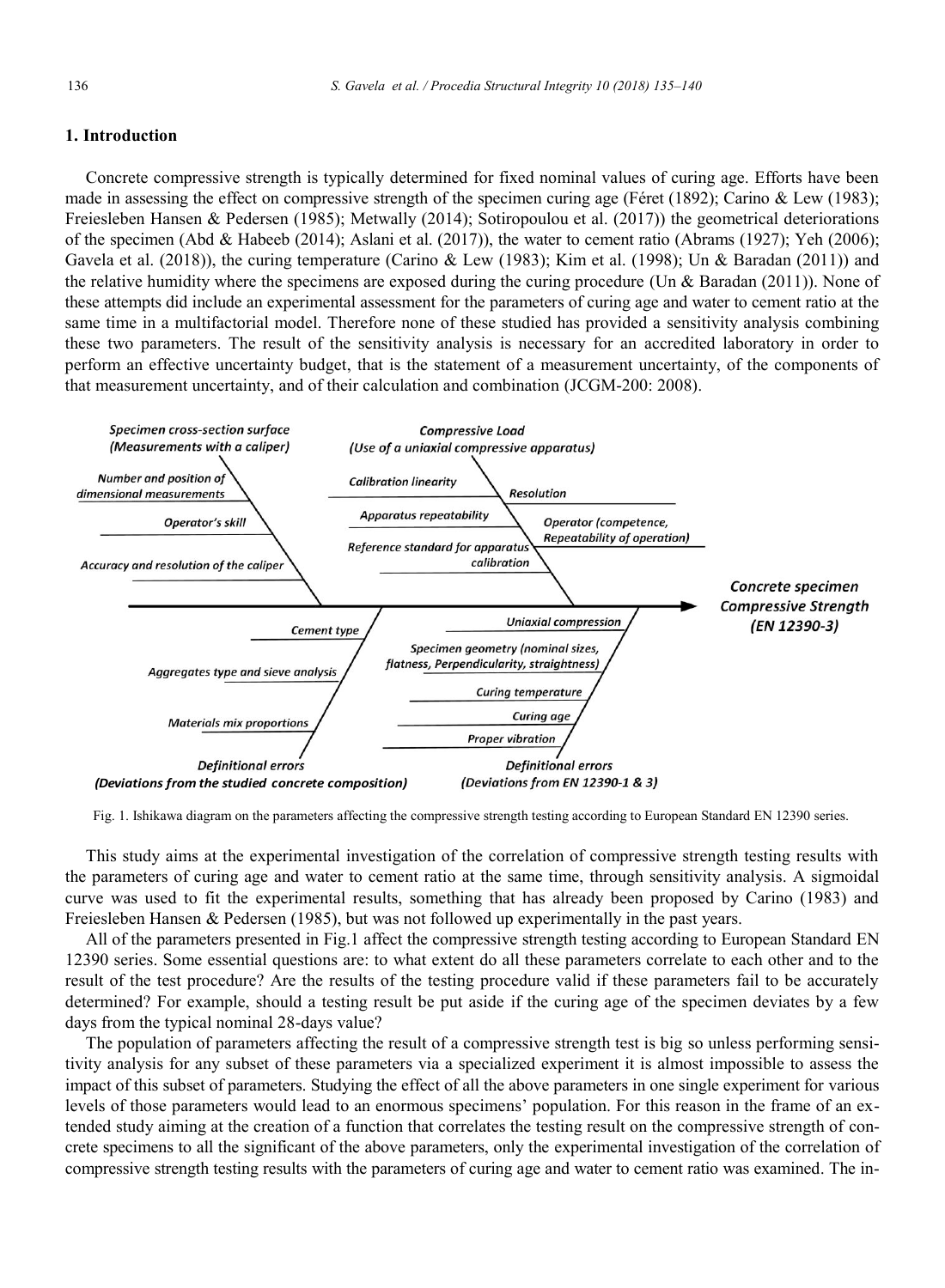tegration of various similar experiments of such a protocol by various laboratories and for various parameters of the test procedure could speed the achievement of a standardized semi-empirical model on the relation of concrete compressive strength as a function of a great number of testing parameters and mix materials characteristics (Gavela et al. (2017)).

| Nomenclature     |                                                                                                          |  |  |  |  |
|------------------|----------------------------------------------------------------------------------------------------------|--|--|--|--|
| CS(t)            | concrete specimen Compressive Strength at time (curing age) t [MPa]                                      |  |  |  |  |
| $CS_{inf}$       | concrete specimen Compressive Strength $\omega$ infinite time (curing age) and a specific level of $WtC$ |  |  |  |  |
| WtC              | concrete specimen Water-to-Cement ratio [-]                                                              |  |  |  |  |
| $\mathfrak{r}$   | curing age of the concrete specimen [days]                                                               |  |  |  |  |
| P(t)             | proportion of the final value, $CSinf$ at curing age t                                                   |  |  |  |  |
| $ \tau $         | curing age reference value [days]                                                                        |  |  |  |  |
| $\boldsymbol{n}$ | regression parameter related to the shape of the sigmoidal curve [-]                                     |  |  |  |  |
| $c_0$            | regression parameter related to the estimation of the final value $CSinf$ [MPa]                          |  |  |  |  |
| c <sub>I</sub>   | regression parameter related to the estimation of the final value $CSinf$ [MPa]                          |  |  |  |  |

#### **2. Experimental design and method**

Table 1. Mix compositions.

The testing procedure followed for the realization of the experiment is exactly the one described in the European Standard EN 12390-3:2009.

#### *2.1. Experimental design*

The produced specimens were compatible with the requirements of the European Standard EN 12390-1, and especially with the definition of cubic specimens with dimension 15 cm. Cement type CEM II 42.5 was used. Crushed fine and coarse limestone aggregates were used. The concrete mix compositions are shown in Table 1.

For each of the concrete compositions 13 specimens were prepared. Slump test for each composition was performed according to EN 12350-2 and Slump test results are shown in Table 1. Many different metal moulds were used for the preparation of these specimens. The use of many different moulds leads to an expected and reasonable dispersion of the essential geometrical characteristics of the specimens (flatness and perpendicularity of the specimen surfaces, accuracy of the specimens' dimensions compared to the nominal dimensions according to EN 12390-1). Consequently, the parameter of the specimen's geometry is expected to have contributed into the results of this study.

| Composition | Cement<br>$\left[\mathrm{kg/m}^3\right]$ | WtC<br>$[\cdot]$ | Sand<br>$\left[\mathrm{kg/m^3}\right]$ | coarse<br>aggregates         | coarse<br>aggregates           | Superplasticizer<br>$\left[\mathrm{kg/m}^3\right]$ | Slump(mm) |
|-------------|------------------------------------------|------------------|----------------------------------------|------------------------------|--------------------------------|----------------------------------------------------|-----------|
|             |                                          |                  |                                        | $4-16$ mm                    | 16-31.5mm                      |                                                    |           |
|             |                                          |                  |                                        | $\left[\text{kg/m}^3\right]$ | $\left[\mathrm{kg/m}^3\right]$ |                                                    |           |
| А           | 280                                      | 0.46             | 1112.9                                 | 372.0                        | 679.0                          | 6.16                                               | 30        |
| B           | 280                                      | 0.48             | 1104.7                                 | 369.2                        | 674.0                          | 6.16                                               | 70        |
| C           | 280                                      | 0.50             | 1090.7                                 | 364.5                        | 665.5                          | 6.16                                               | 100       |
| D           | 280                                      | 0.52             | 1088.2                                 | 363.7                        | 664.0                          | 6.16                                               | 140       |
| E           | 280                                      | 0.54             | 1081.3                                 | 361.4                        | 659.7                          | 5.32                                               | 180       |

The curing procedure followed the requirements of EN 12390-2. After demolding the specimens were immersed in water. The curing temperature was about 20 °C. Three specimens from each composition were tested at 3 days of curing age. Also, two specimens from each composition were tested at curing ages equal to 7, 14, 28, 60 and 90 days.

The compressive strength measurements were carried out on an Avery 7112 CCG hydraulic uniaxial testing machine. The uniaxial compressive equipment that was used for performing the tests had recently been calibrated and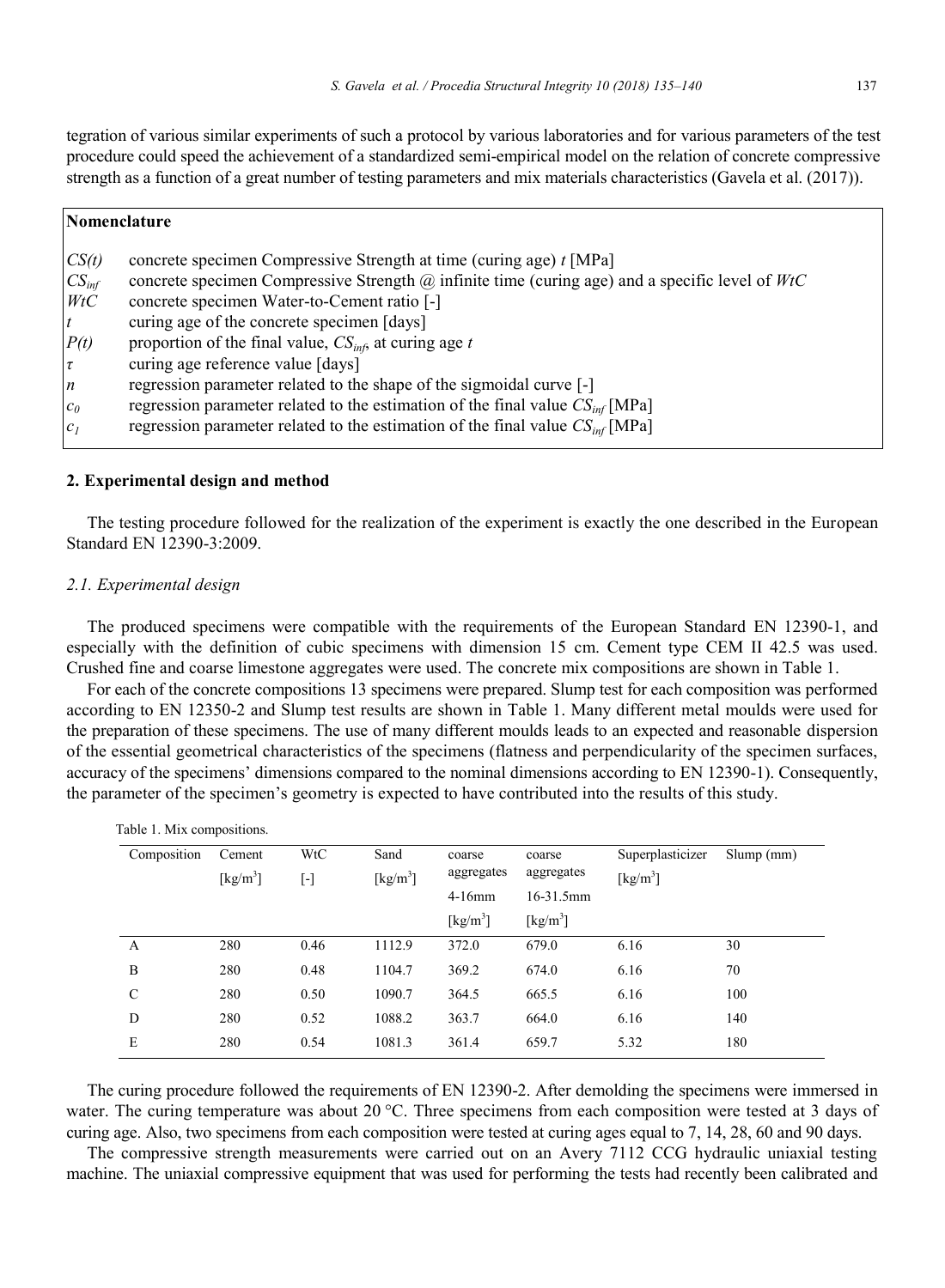the calibration was verified by an accredited laboratory according to the requirements of the International Standard 7500-1. It could be assumed that the calibration of the uniaxial compressive equipment contributes to the combined uncertainty of the regression result only by the effect of the corresponding systematic errors. These systematic errors could be assumed statistically equal to the uncertainty of the reference values provided by the reference standard used during the calibration procedure.

The essential contribution of this study lies in the experimental design for the combination of curing ages and the parameter of water to cement mass ratio. Specimen curing age values at the time of compressive strength testing were selected to include the typical value of 28-days. Water to cement ratio values were selected to be separated by equivalent intervals of 0.02. At the same time superplasticizer's mix proportions were kept the same except from the mixture with the more water to cement ratio. In this mixture a small decrease of superplasticizer's mix proportion was needed in order the mixture is not becoming segregated. The cement content expressed in  $\text{kg/m}^3$  was selected to be kept constant. So, inevitably, it was impossible to change the water-to-cement ratio and keep the content of aggregates unchanged as expressed in  $kg/m<sup>3</sup>$ . Otherwise the base for the calculation of constituents' content would not be in all cases equal to  $1 \text{ m}^3$ .

#### *2.2. Method of analysis*

The above mentioned experimental results were used into a multifactorial regression analysis procedure leading to a sigmoidal - by time equation:

$$
CS(t) = CS_{inf} \cdot e^{-\left(\tau_{/t}\right)^{n}} = (c_{0} + c_{1} \cdot WtC) \cdot e^{-\left(\tau_{/t}\right)^{n}}
$$
\n(1)

In the above Eq.(1),  $CS_{int} = c_0 + c_1 \cdot WtC$  provides the value of compressive strength estimated for infinite curing age, which could be called the final compressive strength. The other part of the equation, the exponential, provides the proportion of the final compressive strength reached at curing age *t*:

$$
P(t) = e^{\left[-\binom{\tau}{t}\right)^n}
$$

Sensitivity analysis and application of the law of propagation of uncertainty is easily performed according to the ISO GUM procedure when such a multifactorial function is used. Specifically, the sensitivity coefficients  $C_{WtC}$  and  $C_t$  can be estimated as the corresponding derivatives of the function in Eq.(1). These coefficients provide an assessment for the uncertainty of the result of concrete specimen compressive strength measurement which is attributed to the uncertainty in estimating the values for water-to-cement ratio and curing age, respectively. These two sensitivity coefficients are provided by the following equations:

$$
C_{WtC} = c_1 \cdot e^{\left[ -\left(\frac{\tau}{t}\right)^n \right]} = c_1 \cdot P(t) \tag{3}
$$

$$
C_t = \frac{c s(t) \cdot n \cdot \tau^n}{t^{n+1}} \tag{4}
$$

A laboratory performing testing in well-known concrete syntheses could use Eq.(1) in the frame of quality control. That is, for concrete specimens that are similar in synthesis as those used for establishing Eq.(1), the result of any future compressive strength testing should not deviated significantly from the reference value provided by Eq.(1). For significantly different syntheses a laboratory should repeat the herein presented experimental procedure in order to fit Eq.(1) to the results of the corresponding compressive strength tests.

#### **3. Results and discussion**

The regression procedure provided a statistically significant multifactorial function (see Fig.2a for the relation of the multifactorial model as a function of *WtC* and Fig.2b for the relation of the model as a function of curing age, *t*,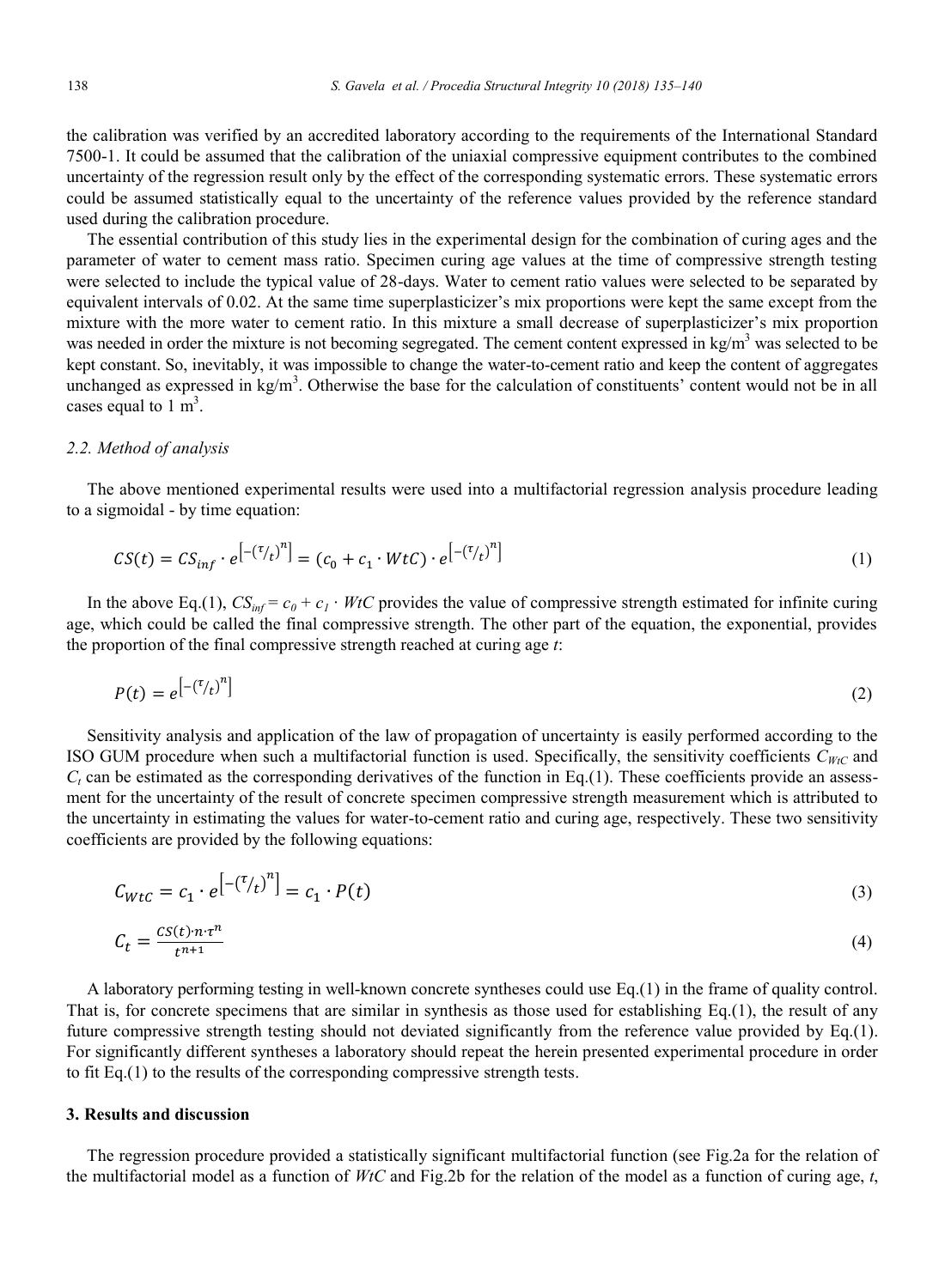with parameter values:  $c_0$ =143±24 MPa,  $c_1$ =-136±38 MPa,  $\tau$ =0.45±0.18 days and  $n = 1.0\pm0.2$ , at a confidence level of 95%. The fitting quality is very satisfying  $(R^2 = 0.92)$ . One of the laboratory test results was omitted as an outlier, so 64 results were used in the regression procedure, instead of 65.



Fig. 2. Multifactorial regression model as a function of (a) Water-to-Cement ratio (*WtC*) and (b) curing age *t*.

The result on *CS<sub>inf</sub>* is shown in Table 2. These results provide the benefit of estimating directly the final compressive strength of the tested concrete synthesis with an uncertainty comparable to that for estimating the 28 day strength as the mean from a specific number of tested specimens.

Table 2. Estimation of *CSinf* by use of Eq.(1) for three levels of water-to-cement ratio (*k*=2 for expanded uncertainty).

| WtC $\sqrt{-1}$ | $CS_{\rm inf}/MPa$ |
|-----------------|--------------------|
| 0.46            | $80 \pm 10$        |
| 0.50            | $74 \pm 9$         |
| 0.54            | $69 \pm 9$         |

Despite the fact that this regression function corresponds to specific qualitative characteristics of the constituents, the sensitivity analysis of this study is expected to have a more global validity. For example, using Eq.(3) the result for  $C_{WtC}$  for curing ages of 7, 28 and 90 days was estimated at 89, 109 and 119 MPa. This means that if we assume a maximum error on *WtC* of about ±0.02 and a triangular distribution for a type B estimation of *WtC* standard uncertainty, this would correspond to an effect on the compressive strength of the specimen of 0.7, 0.9 and 1.0 MPa. On the other hand, if we assume a maximum error on the curing age  $t$  of about  $\pm 1$  day and a triangular distribution for the corresponding type B estimation of *t* standard uncertainty, Eq.(4) would estimate an effect on the compressive strength of the specimen at 0.6, 0.1 and much less than 0.1 MPa. It is interesting to compare these estimations to the results of previous studies (Gavela et al. (2018)) where the expanded uncertainty (*k*=2) for testing one single specimen according to the EN 12390 series procedure was estimated at about 17% for similar concrete syntheses. It is obvious that water to cement ratio and curing age errors cannot build up the major part of the testing procedure uncertainty. Major uncertainty parameters should be other like the geometry of the specimen which is not easily assessed in an experimental way and the compressive apparatus repeatability.

Application of Eq.(2) provides a value of about 80% of the final compressive strength of each specimen been reached at a curing age of 28 days. It is also evident by Fig.2b that compressive strength still increases significantly after the curing age of 28 days. When testing the specimens only at that curing age, independent for how many are the replicate specimens being used, this figure cannot be accomplished. The result will be always assessed on the basis of an assumed proportion of the final compressive strength been reached at 28 days. A laboratory, or a producer, wishing to estimate the final compressive strength of a series of specimens should apply Eq.(1). An interesting idea coming from this would be not to test 5 or 6 specimens at exactly 28 days, but testing them in consequent time intervals (e.g. 5, 10, 15, 20, 25 and 30 days) and thus producing the sigmoidal curve of Eq.(1). This would provide directly the result on  $CS<sub>inf</sub>$ , with no need for  $P(t)$  assumption.